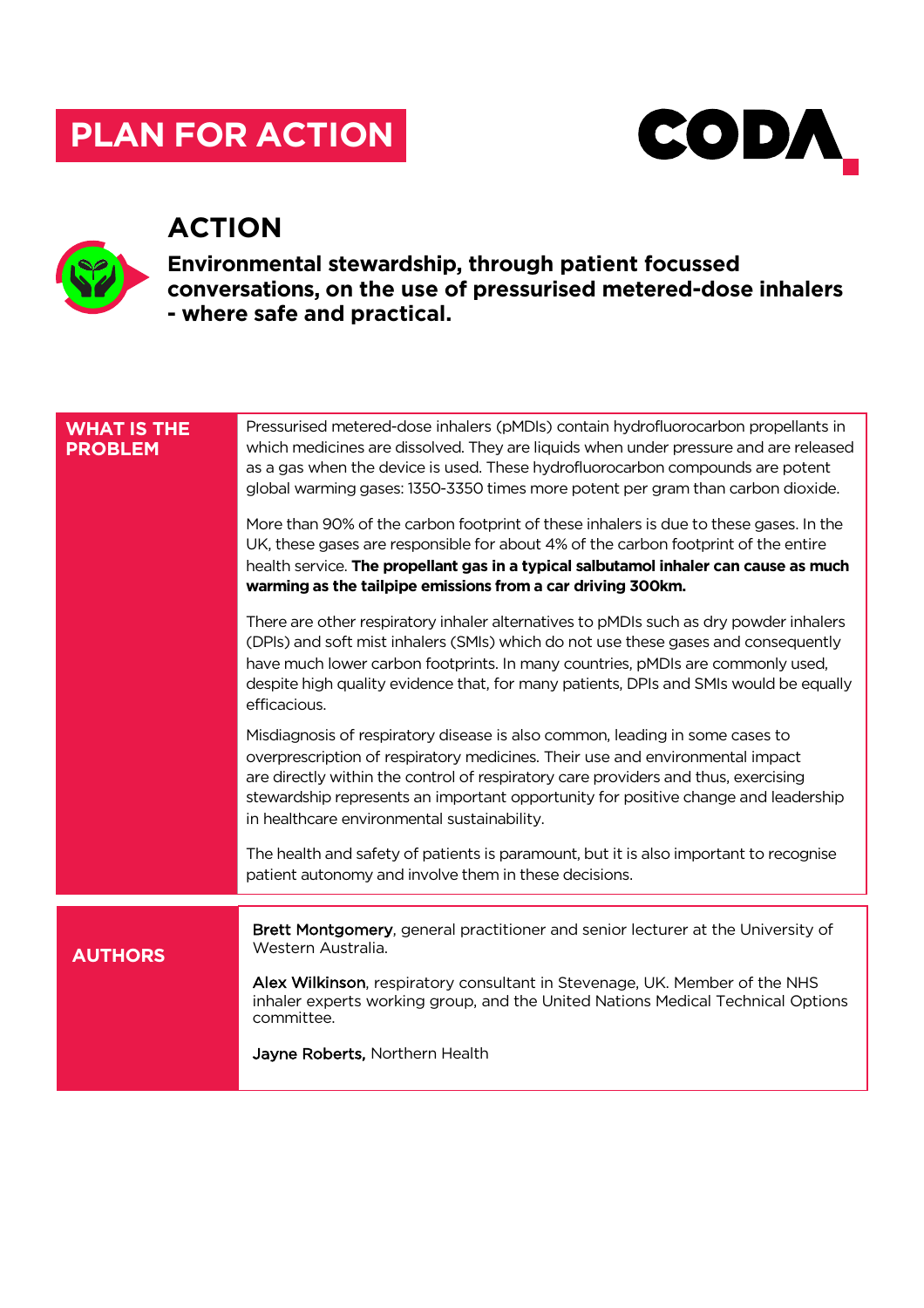

## **ACTION**





#### **WHAT IS THE ACTION**

Practitioners exercise stewardship in the use of pressurised metered dose inhalers (pMDIs), engaging in practices that reduce their use, when clinically safe to do so and at the same time recognising that many patients are willing to exercise sustainable choices where practical.

#### **Step 1: Reduce unnecessary use**

- First, think critically about your patient's diagnosis. Do they need this respiratory medicine at all?
- Optimise preventers to reduce PRN salbutamol use. In general optimising care will not only improve patient outcomes but have the greatest impact on reducing greenhouse gas emissions by reducing unnecessary use. Regularly review inhaler technique and encourage spacer use. Emphasise the importance of preventer/ maintenance inhalers. Remember the importance of other approaches to improve disease control – smoking cessation support, pulmonary rehabilitation, vaccination for at-risk individuals.

#### **Step 2: Consider alternative devices when practicable**

- Is there a compelling reason to choose a pMDI?
- Some people do better with MDIs, such as young children (especially under the age of 6), people with poor inspiratory capacity and those experiencing an acute exacerbation. But most people, even those with obstructive diseases, can breathe in sufficiently to use other inhalers.

#### **Step 3: Have patient focussed conversations to find possible solutions**

- Acknowledge that many patients prefer pMDIs and some can't do without them (safe treatment is the first priority).
- Have a patient decision aid available such as the one provided below from the NHS in the UK
- If you are changing the inhaler type your patient is used to, remember to educate them on the new device and re-check inhaler technique at future consultations.
- Don't let this need for device education be a barrier to change. Many patients will find the change easy, and will appreciate being free of the need to use a spacer.
- Patient safety is paramount in device choice and medication delivery. Informing patients and respecting patient autonomy can help people feel empowered by allowing a 'guilt'-free choice. Patients are often keen to embrace choices that deliver more sustainable care.

#### **Step 4: Recycle inhalers**

- Plastic cases no-longer suitable for use should be recycled along with other hard plastic.
- Pressurised canisters can be returned to the pharmacy for suitable disposal.

#### **Step 5: Support the development of low impact propellants by Industry**

- Innovation by industry is promising pMDIs with greatly reduced carbon footprints. These may eventually be helpful in those patients who cannot safely transition to inhalers other than MDIs.
- In the meantime, do not hesitate to transition patients to dry powder inhalers where this is appropriate.